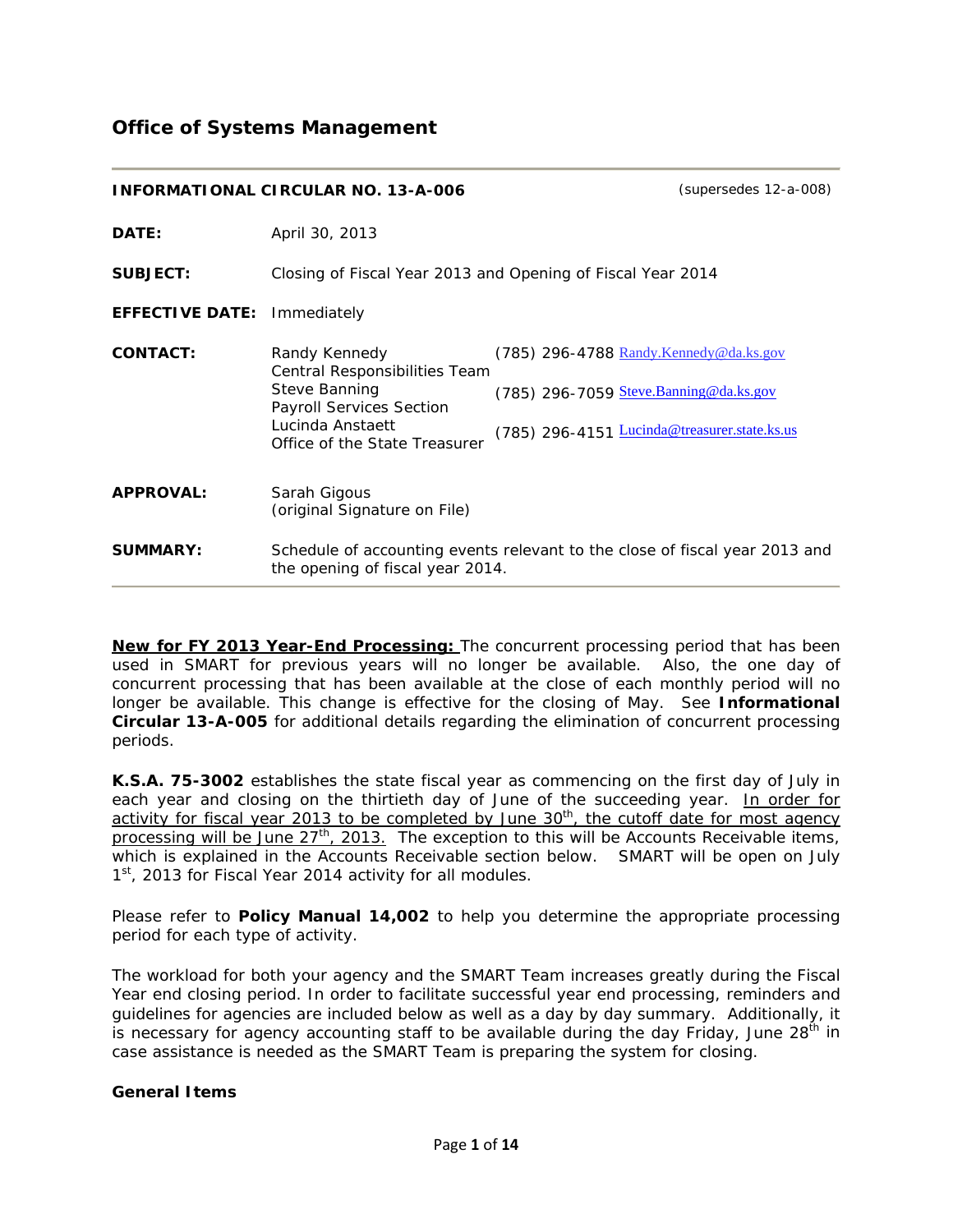The cutoff for interface files into SMART for fiscal year 2013 will be 5:00 PM on Wednesday, June 26, 2013 for Expenditures and 5:00 PM on June 28, 2013 for Deposits.

All FY 2013 transactions must be successfully edited, budget checked, matched, agency approved, dispatched, and submitted into workflow for central approval, as appropriate, by 6:00 PM on June 27, 2013. After these dates, SMART will be closed to all agency users, and the SMART clean-up process will begin on June 28th.

State agencies should review financial data through May and process the necessary corrections in the SMART system before **June 15th**. Please consult the month end checklists available on the SMART website, [http://smartweb.ks.gov/home/month-end](http://smartweb.ks.gov/home/month-end-checklists/)[checklists/](http://smartweb.ks.gov/home/month-end-checklists/).

There are queries listed in the **References** section at the end of this document to assist your agency.

### **General Ledger (GL) Encumbrance Request Form and Process**

GL Encumbrances (non-vendor specific encumbrances) will be used to encumber fiscal year 2013 budget in limited circumstances. The GL Encumbrance Request Form is located on the Office of Systems Management website at the following link: [http://www.da.ks.gov/ar/pm/Forms/GL\\_F016.xlsx](http://www.da.ks.gov/ar/pm/Forms/GL_F016.xlsx) 

- 1. Complete request form and attach it to a Service Desk Ticket by 5:00 PM on 6/24/2013.
- 2. Provide a description of the obligation and the reason the vendor is not known or the Purchase Requisition/Order process is not practical for encumbering budget.
- 3. Requests will be routed to the Division of the Budget (DoB) for approval.
- 4. GL Encumbrance Journals may be keyed by the Office of Systems Management staff into SMART prior to receiving DoB approval in order to give each agency the opportunity to review the document and its effects in SMART prior to close. Agencies will be notified via the Service Desk of the Journal ID(s).
- 5. In the event DoB denies the GL encumbrance, the affected agency will be notified via the Service Desk and the document will be deleted from SMART

Budget Period 2013 expense, encumbrance, and revenue data from SMART Commitment Control Ledger groups (CC\_IBARS\_E, CC\_IBARS\_R) will be electronically submitted to the Division of the Budget by August 5th for loading into the IBARS system.

The dates provided in this document that relate to fiscal year closing and opening activities will be revised, as necessary, by the Office of Systems Management. Revisions to SMART processing dates will be sent via email to all users subscribed to the SMART listserv (subscribe at <http://www.da.ks.gov/Gov/listserv.htm>). The subject of these emails begins with "[smartinfo]" - the sender is smartinfo@da.ks.gov.

Any revisions to payroll processing dates will be issued as a SHARP message to subscribers of the SHARP listserv. After issuance, SHARP messages are also posted on the SHARP Customer Service Website at<http://www.da.ks.gov/SHARP/documents/message.htm>.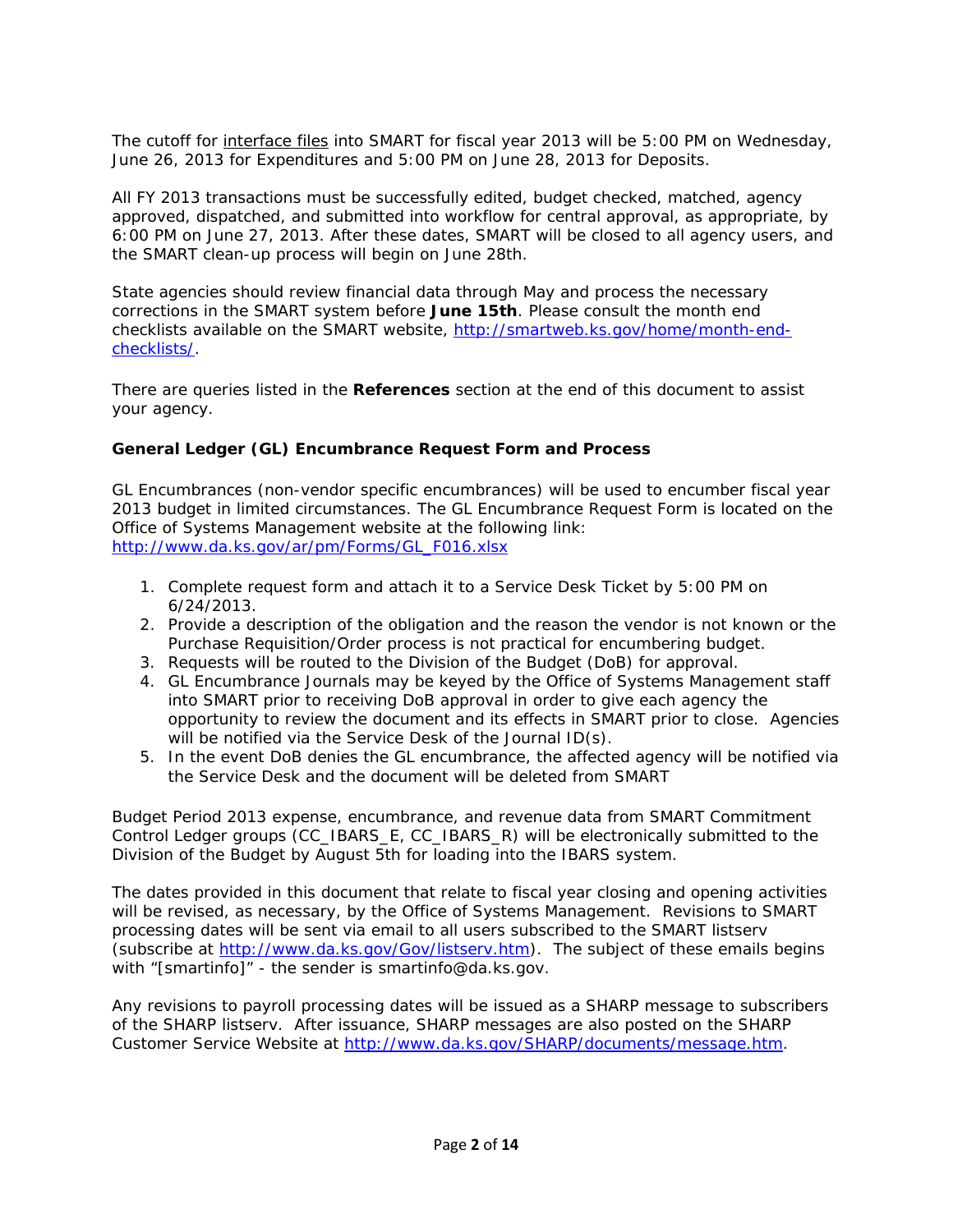### **Accounts Payable**

The final day that agencies can enter a voucher in accounts payable for FY 2013 business will be 6 PM on Thursday, June  $27<sup>th</sup>$ , 2013. Here is additional information that will help you with accounts payable:

- In order for accounts payable transactions to complete for FY 2013, vouchers must be entered, approved, matched, and budget checked by 6:00 PM on June 27.
- Any FY 2013 accounts payable item that cannot be entered into SMART by the cutoff date must be encumbered by using a purchase order.
- Interfacing agencies must have their final INF02 for FY 2013 business submitted by 5:00 PM on Wednesday, June 26.
- Interfacing agencies may submit their INF02 files for FY 2014 business in advance with accounting and budget dates of July 1. The files received and processed prior to July 1 will be in voucher build error until FY 2014 is open on July 1. At that time, vouchers will be built and will be eligible for paycycle once they are matched, budget checked, and approved.

### **Travel Authorizations**

Travel Authorizations are recommended as a best practice for all agency travel. Although they are not required for either in-state or out-of-state travel, they are the only mechanism available for encumbering funds for travel expenses reimbursable to employees. Travel Authorizations must be entered prior to the dates of travel.

If you need to encumber money for Prepaid expenses that will not be paid by close of FY 2013, you will need to create a purchase order for the prepaid items.

#### **Expense Reports**

Expense Reports chargeable to FY 2013 must be processed in SMART by June  $27<sup>th</sup>$ . For any travel that is chargeable to FY 2013 that cannot be processed by the deadline, the agency must process a Travel Authorization. Here are tips that will assist you with travel expenses:

- Per the Travel Handbook employees who travel are to submit paperwork for their expenses at least once a month. K.S.A. 75-3201
- According to policy, agencies must have a travel authorization to pay prior year travel. If prior year expenses are entered without an appropriate encumbrance, the transaction will be subject to an audit finding.
- Approvers should review the transaction dates carefully prior to approving expense reports to ensure compliance.
- If agency employees have expense reports for travel occurring in FY 2013, and there is no approved travel authorization or GL encumbrance in SMART, you will need to use the Prior Fiscal Year Claims Process as described in PM 11,966 (<http://www.da.ks.gov/ar/pm/PM11966.htm>).
- Expense Reports (created in FY2014) for prior year expenses that will reference a GL encumbrance shall be processed using the following procedure:
	- o Create the expense report and list the GL encumbrance number in the reference or comments field.
	- o Submit the expense report and allow it to progress through approvals.
	- o Once the expense report has paid, reduce the GL encumbrance.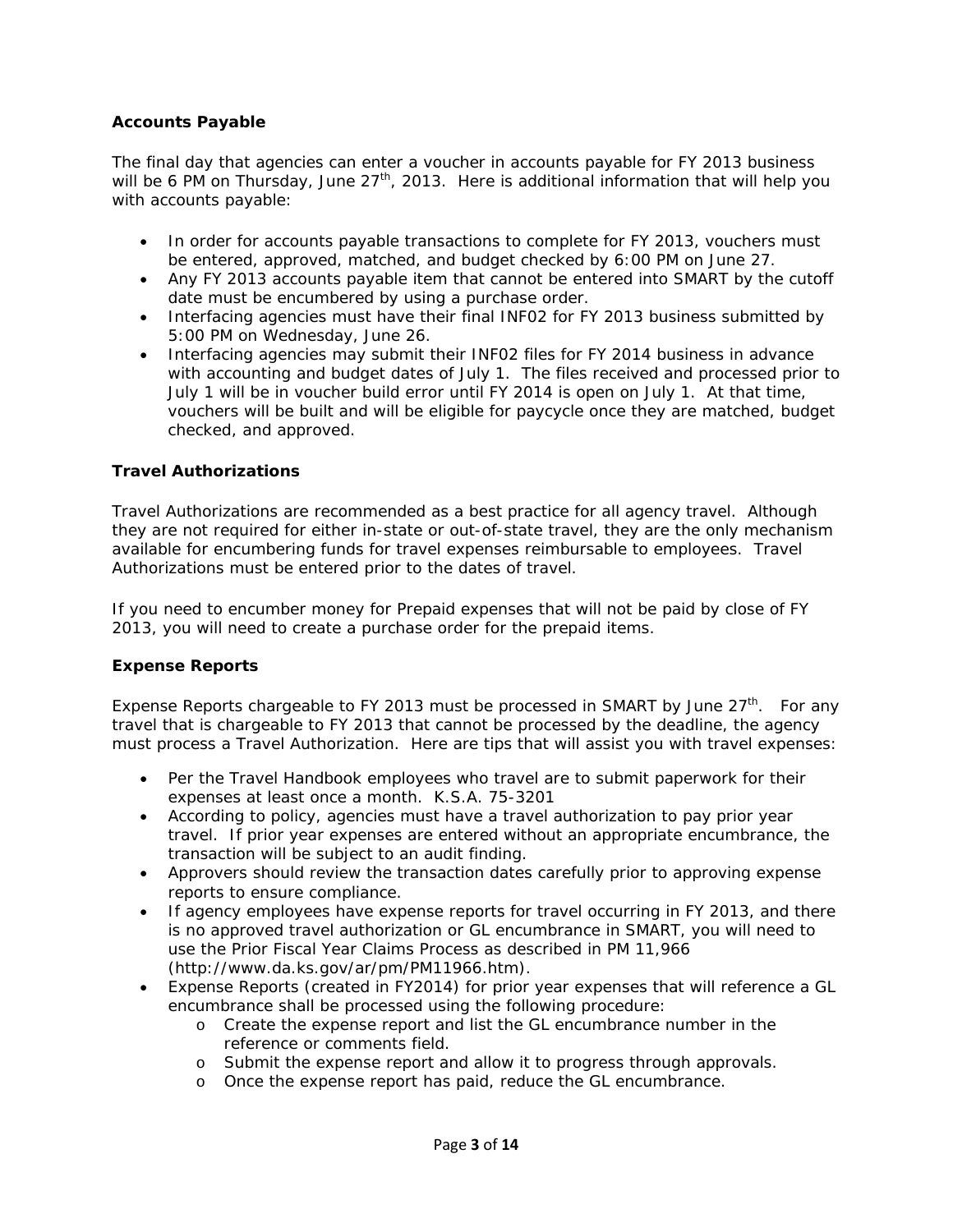- o Create a GL Journal to move the expense from current fiscal year to prior fiscal year. Make sure to include the original GL encumbrance number and the associated expense report id in the comment section.
- o Submit a Service Desk Ticket to request a budget date change on the GL Journal. Please make sure to indicate the GL Journal line number that will need the update as well as the desired date.

Following is a reminder about Imprest Fund and Petty Cash reimbursements prior to FY13 close. The following is included in **Policy Manual 14,002**:

# **Imprest Funds**

"Check" expenditures from locally held imprest funds dated on or before June 27 should be submitted for reimbursement prior to the deadline for Accounts Payable voucher submission. Expenditures applicable to the period after June 27 should be submitted separately from those pertaining to the period (separate from expenditures applicable to the period after June 27) so that charges pertaining to the two accounting periods will not be commingled on the same document. Fiscal year determination for imprest fund expenditures is the same as for "Expenditures" listed above.

The imprest fund should be intact as of June 30, as required by **K.S.A. 75-3073**. Agencies using imprest funds should process a reimbursement voucher, and complete the reconciliation, prior to the closing of the fiscal year.

### **Petty Cash**

Petty cash procedures are the same as those set forth in the Imprest Fund Section above.

# **Purchasing**

To encumber monies for FY 2013, requisitions must be sourced to POs and the PO must be approved, budget checked and dispatched by end of business on June 27, 2013.

If an Agency needs to process a requisition using FY 2014 funds prior to June  $27<sup>th</sup>$ , the agency should take the following steps:

- Starting May  $1<sup>st</sup>$ , enter the requisition and select the 'Save & preview approvals' option.
- Starting June  $1<sup>st</sup>$ , submit a Service Desk ticket requesting that the budget date be changed to an FY 2014 date.
- Once the budget date has been changed, select the 'Save & submit' button on the requisition.
- The requisition will source to a PO; however, the PO will not pass budget check until the FY 2014 appropriations budget has been loaded.

Requisitions/purchase orders entered after June 27, 2013 will **NOT** be back dated to a 2013 Fiscal Year budget date.

Agencies are encouraged to **reconcile P-Card transactions on a daily basis**, especially during the month of June. Final FY 2013 P-Card transactions are expected to be available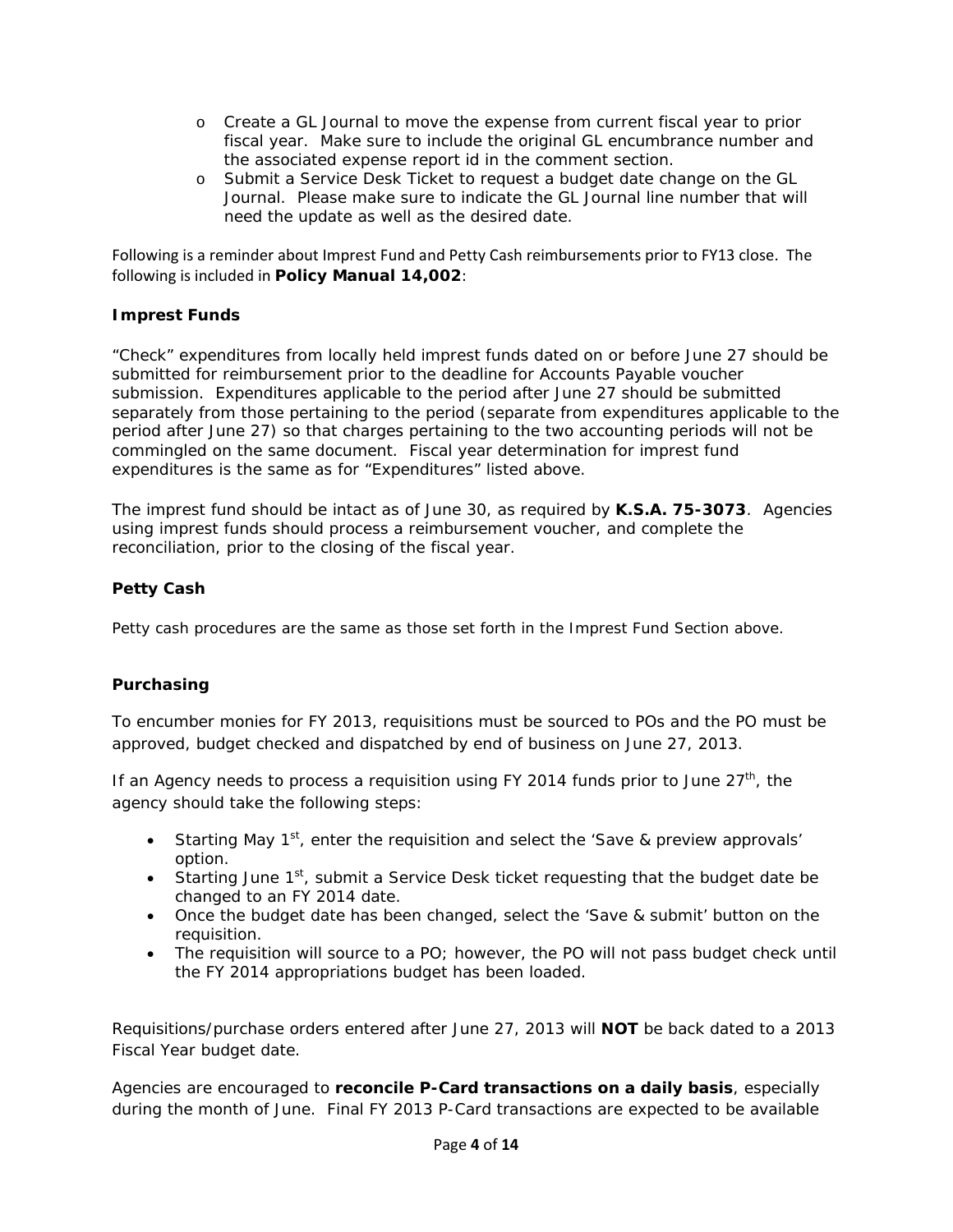for reconciliation on June 23<sup>rd</sup>. The last P-Card voucher build process for FY 2013 will run the morning of June  $27<sup>th</sup>$ . The resulting P-Card vouchers must be approved and successfully budget checked prior to 3:00 PM on June  $27<sup>th</sup>$  so they are eligible to process in pay cycle. Consequently, agencies will have **three (3) business days** to reconcile the final 2013 P-Card transactions.

# **Asset Management**

All FY 13 asset transactions must be entered by 6:00 PM on June  $27<sup>th</sup>$ , 2013. This includes additions, adjustments, transfers, and retirements, as well as updating costs for CIP assets. The **Transaction Date** should be the effective date of the transaction. For new assets being entered in SMART, the Transaction Date will be the In Service Date.

For agencies utilizing integration, all outstanding Interface ID's for FY 2013 must be processed by 6:00 PM on June  $27<sup>th</sup>$ . If an asset is acquired by your agency at the end of the fiscal year and the voucher will not be posted by June  $25<sup>th</sup>$ , please enter the asset(s) manually via Express Add.

# **Project Costing**

All Federal funds must be in a positive cash position by year-end close. For agencies with Federal funds tied to Project Costing and Customer Contracts, this means that FY 2013 billing worksheets should be approved or written-off and any related deposits completed by 6:00 PM Thursday, June  $27<sup>th</sup>$ .

It is recommended that all billing worksheets created prior to April 1, 2013 be processed by May 25<sup>th</sup>. The **KS\_PC\_BILLING\_WORKSHEET** query in the "Helpful Queries" section of this circular is designed to help identify unprocessed billing worksheets by accounting date.

# **Accounts Receivable**

Fiscal year 2013 deposits must be entered as follows:

- Thursday, June  $27<sup>th</sup>$  at 6:00 PM is the cutoff for online entry of FY13 deposits.
- Friday, June  $28<sup>th</sup>$  online entry into SMART will be closed to agencies.
- Friday, June 28<sup>th</sup>, agencies may continue to upload and submit FY 2013 deposits via INF43 and INF44 until 5:00 PM. SMART AR Deposit jobs will run according to the regular hourly schedule. If you process INF43 or INF44, please e-mail the State Treasurer's Cash Management Group at [cash@treasurer.state.ks.us](mailto:cash@treasurer.state.ks.us) to notify them of the Business Unit, Deposit ID (if known), and deposit total so they can approve the transaction in SMART. STO will perform their normal approval and release at 3:00 PM.
- Friday, June  $28^{th}$ : If your agency does not use the INF43 or INF44 processes and needs to make a deposit while SMART is unavailable, the State Treasurer's Office has created the attached Temporary Deposit Form to allow you to continue to deposit funds. Using the Temporary Deposit Form is preferable to holding checks and cash at your agency, and allows you to meet the requirement to deposit funds collected each day. Please bring the completed form, along with the cash and checks (calculator tape attached) to the State Treasurer's Office. On Monday morning, July 1st, you will enter a deposit and complete the agency approval using the deposits in transit instructions below.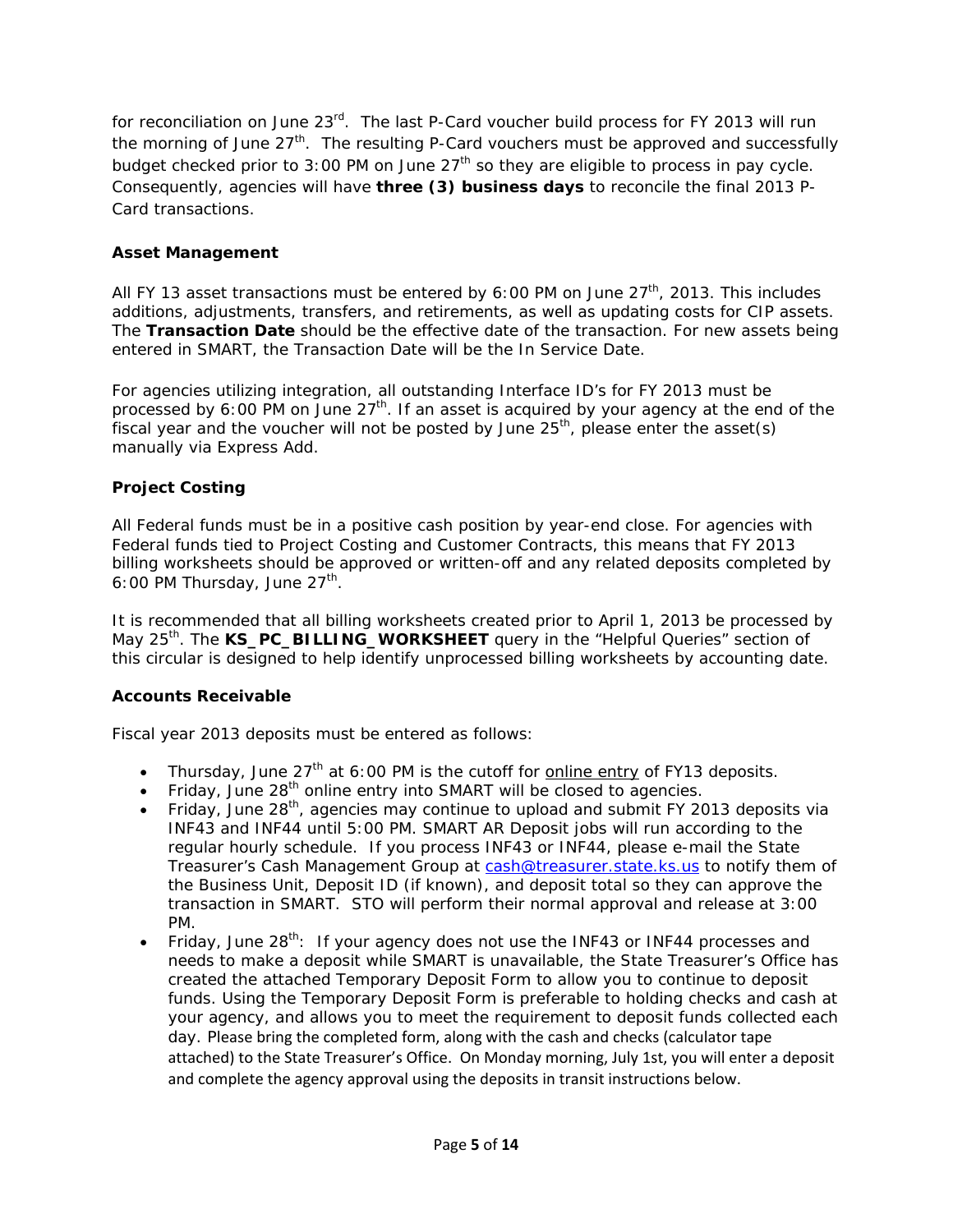**Any FY 2013 deposits with an accounting date of 6/21/13 or before, that have not been released and approved by the Treasurer's Office as of 3:00 PM on Friday, June 28th, will be considered abandoned transactions and will be deleted by the SMART team.** 

### **Deposits in transit are defined as:**

- Deposits made with the State Treasurer on Friday, June  $28<sup>th</sup>$  with the Temporary Deposit Form.
- Agency receipts from Saturday, June  $29<sup>th</sup>$ .
- Agency receipts from Sunday, June  $30<sup>th</sup>$ .

Deposits in transit will have special handling so that the Office of Audit and Assurance will be able to identify them separately as requested by our independent auditors. On July  $1<sup>st</sup>$ and 2<sup>nd,</sup> the SMART AR module will be re-opened to agency users for June. Agencies will enter new deposits, for these deposits in transit, using an accounting date of June 30<sup>th</sup>. Please be aware that even though these deposits have the accounting date of June  $30<sup>th</sup>$ , the transaction will actually process in the General Ledger for FY 2014.

### By 6:00 PM on Tuesday, July 2<sup>nd</sup>, any remaining deposit in transit transactions **with a June 2013 accounting date that have not been approved will be deleted by the SMART Team.**

#### **Interfunds**

- The accounting dates on both the voucher and deposit must fall within the same fiscal year.
- Thursday, June  $27<sup>th</sup>$  6:00 PM: both sides of the interfund must be approved. All remaining FY2013 interfund deposits and interfund vouchers will be deleted by the SMART team.

# **GL Journals**

In order to affect fiscal year 2013, ALL GL Journals must be successfully edited, budget checked, agency approved, and submitted into workflow for central approval by 6:00 PM Thursday June 27, 2013.

- Interfacing agencies must have their final INF06 for FY 2013 business submitted by 5:00 PM on June  $26<sup>th</sup>$ .
- GL Spreadsheet Journals can be uploaded manually until 3:00 PM on June  $27<sup>th</sup>$ . The journals must be approved and submitted for central approval by 6:00 PM.

# **Allocations**

Agencies using Allocations must run their last FY 2013 allocation process on June 27<sup>th</sup>. All resulting GL Journals must be posted by 5:00 PM that day.

Expenditures typically charged to a Pool to be allocated should be direct charged during the week of June 24<sup>th</sup>. This will ensure all charges in the Pool have been posted when the last FY 2013 allocation is run. Any encumbrances or travel authorizations remaining against the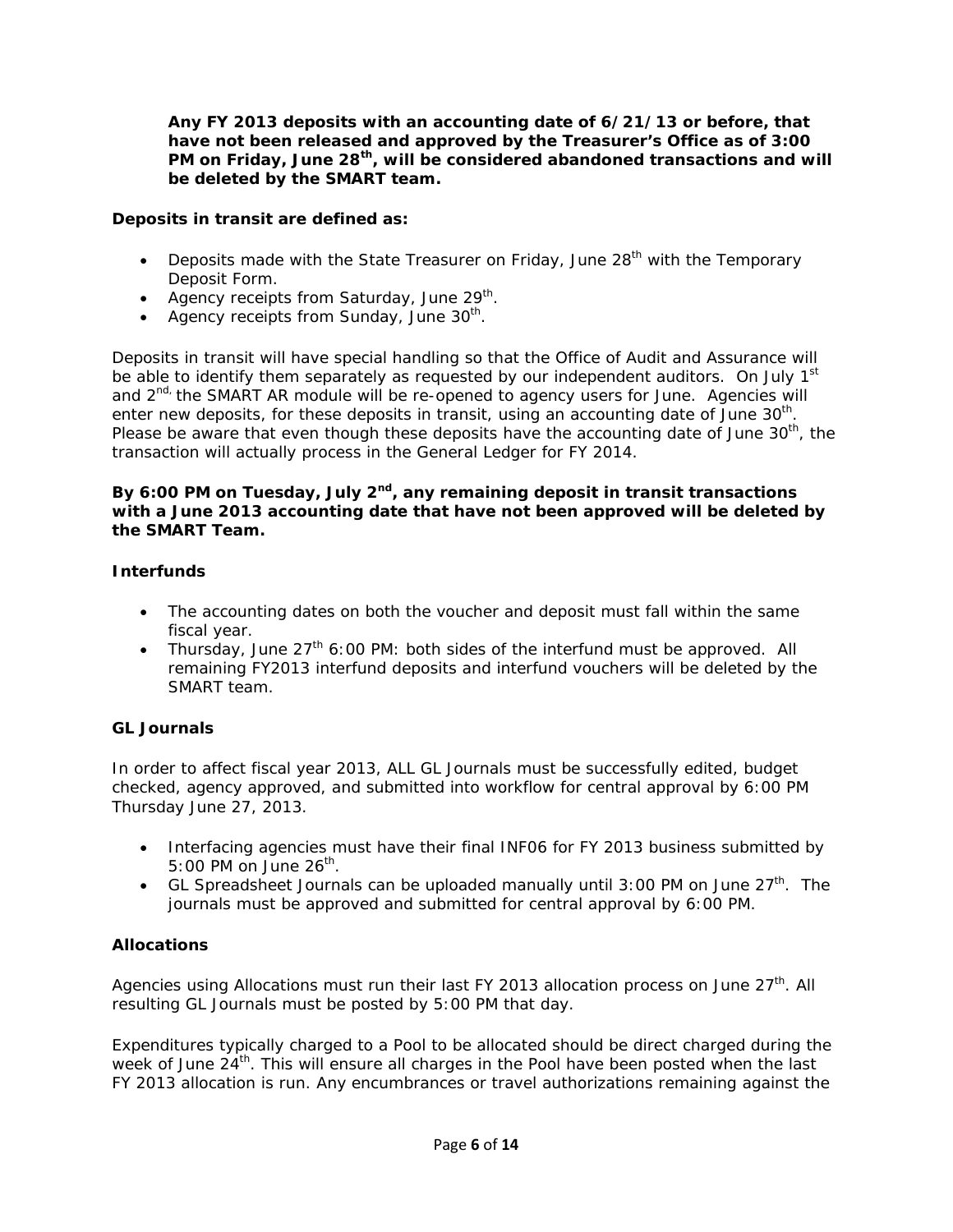Pool at the end of the year need to be changed to a direct charge to prevent a FY 2013 date causing issues when the allocation is run in the new fiscal year to pick those costs up.

### **Commitment Control**

FY 2014 Budget Journals for agencies who use "Track with Budget" must be entered prior to any FY 2014 pre-encumbrance (if applicable), encumbrance, expenditure, or revenue transactions are entered into SMART. Otherwise the transactions will fail budget check.

### **System Availability**

Normal hours of availability are shown below.

SMART

- Monday through Saturday, 7:00 AM to 6:00 PM.
- The cutoff for receiving SMART interface files is 5:00 PM Monday through Friday.
- Sunday, 1:00 PM through Monday morning. Not all Sundays are open. Please note that Sundays open for May and June may be found at [http://www.smartweb.ks.gov/announcements/impt-announce/general-system](http://www.smartweb.ks.gov/announcements/impt-announce/general-system-news/2013/02/04/smart-sunday-availability)[news/2013/02/04/smart-sunday-availability.](http://www.smartweb.ks.gov/announcements/impt-announce/general-system-news/2013/02/04/smart-sunday-availability)

SMART - July 4th, 7:00 AM to 6:00 PM. Daytime batch processes do not run.

SMART online access will not be available to agencies on the following dates:

- $\bullet$  June 28<sup>th</sup>
- June 29<sup>th</sup> and June  $30<sup>th</sup>$
- July  $12^{th} 14^{th}$

#### Kansas Service Desk

- Monday through Friday, 8:00 AM to 5:00 PM.
- Saturdays, Sundays, and holidays, not available.

#### **SHARP**

- Monday through Friday, 6 AM to 6 PM
- Saturdays, 1:00 PM to 9:00 PM
- Sundays, 1:00 PM to 6:00 PM

#### **Accounts Receivable (Deposit) Processing when SMART is closed to users on July 12, 2013:**

Since SMART will be closed to agency users on July 12-14, 2013 the following process should be followed to make FY 2014 deposits on these days:

- The State Treasurer's Office will have limited access to SMART to allow them to process deposits.
- If you are expecting that funds will be wired to the State Treasurer on July 12th, please enter the appropriate deposit into SMART by 6:00 PM on July 11, 2013 and complete the agency approval. When the wire transfer arrives at the Treasurer's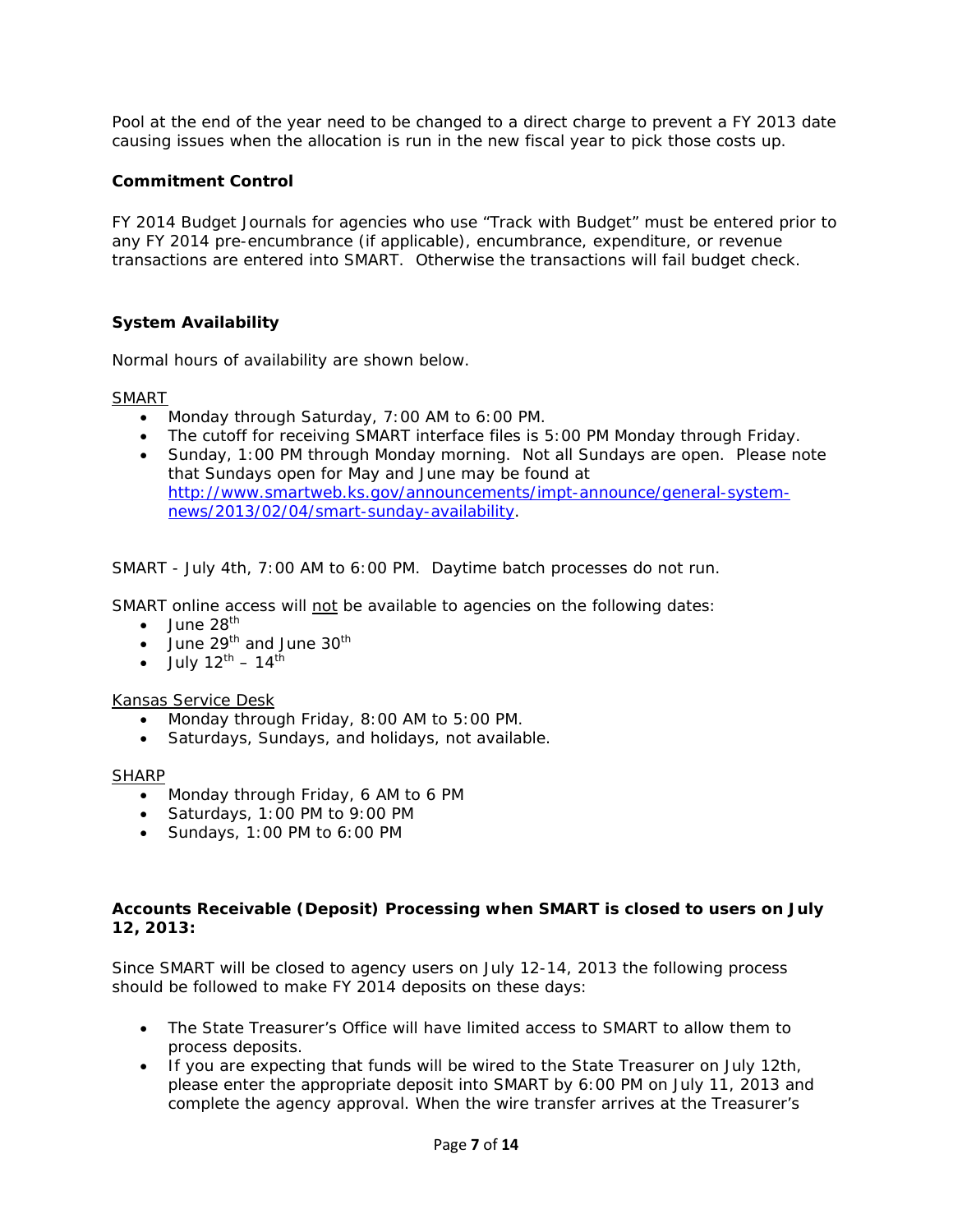Office, they will match the funds to the appropriate deposit transaction, and complete the State Treasurer Approval on the deposit. This deposit will then be recorded in SMART as usual during the next nightly batch.

- Agencies may continue to upload and submit FY 2014 deposits via INF43 and INF44. SMART AR Deposit jobs will run at 10 AM, noon and 2:00 PM. If you process INF43 or INF44, please e-mail the State Treasurer's Cash Management Group at [cash@treasurer.state.ks.us](mailto:cash@treasurer.state.ks.us) to notify them of the Business Unit, Deposit ID (if known), and deposit total so they can approve the transaction in SMART.
- If your agency does not use the INF43 or INF44 processes and needs to make a deposit while SMART is unavailable, the State Treasurer's Office has created the attached Temporary Deposit Form to allow you to continue to deposit funds. Using the Temporary Deposit Form is preferable to holding checks and cash at your agency, and allows you to meet the requirement to deposit funds collected each day. Please bring the completed form, along with the cash and checks (calculator tape attached) to the State Treasurer's Office.
- If you have checks or cash that should be deposited on this date, please bring the completed form, along with the cash and checks (calculator tape attached) to the State Treasurer's Office. On Monday morning, July 15th (when SMART is again open for business), you will need to enter the appropriate Deposit, and complete the agency approval.
- The Credit Card Receipts will run into SMART as scheduled at 8:00 AM on this day.

Any questions about this process should be addressed to Brenda Linder, (785) 296‐4144, or e‐mail [brenda@treasurer.ks.gov](mailto:brenda@treasurer.ks.gov).

# **Day by Day Summary**

The scheduled dates for closing Fiscal Year 2013 and beginning Fiscal Year 2014 are as follows:

| <b>DATE</b> | I TFM                                                                                                                                                                                                                                                                                                                                                                                                                                                                                                                                                                                                                                            |
|-------------|--------------------------------------------------------------------------------------------------------------------------------------------------------------------------------------------------------------------------------------------------------------------------------------------------------------------------------------------------------------------------------------------------------------------------------------------------------------------------------------------------------------------------------------------------------------------------------------------------------------------------------------------------|
| 1-May       | July period open for Requisitions to accommodate FY 2014 bid events,<br>leases & prior authorizations.<br>Bid Events: Requisitions for bid events should be saved and submitted,<br>the budget date will be changed by the Procurement Officer prior to award.<br>Leases & Prior Authorizations: Users entering requisitions for leases &<br>prior authorizations should select the 'Save & preview approvals' option.<br>The Purchase Order period must be open before the budget dates can be<br>changed on the requisitions, this will happen on June 1, 2013. Submit<br>Service Desk requests to change budget dates beginning June 1, 2013. |
| 14-May      | <b>ASTRA</b> meeting.                                                                                                                                                                                                                                                                                                                                                                                                                                                                                                                                                                                                                            |
| 21-May      | Deadline to establish FY 2014 ChartFields in SMART for SHaRP<br>integration.                                                                                                                                                                                                                                                                                                                                                                                                                                                                                                                                                                     |
| 25-May      | All Billing Worksheets created from Customer Contracts prior to April 1,<br>2013 should be processed for deposit or write-off by close of business. This<br>is a reminder that funds that are allowed to go negative, like cost<br>reimbursable grants for example, cannot end the year in a negative cash                                                                                                                                                                                                                                                                                                                                       |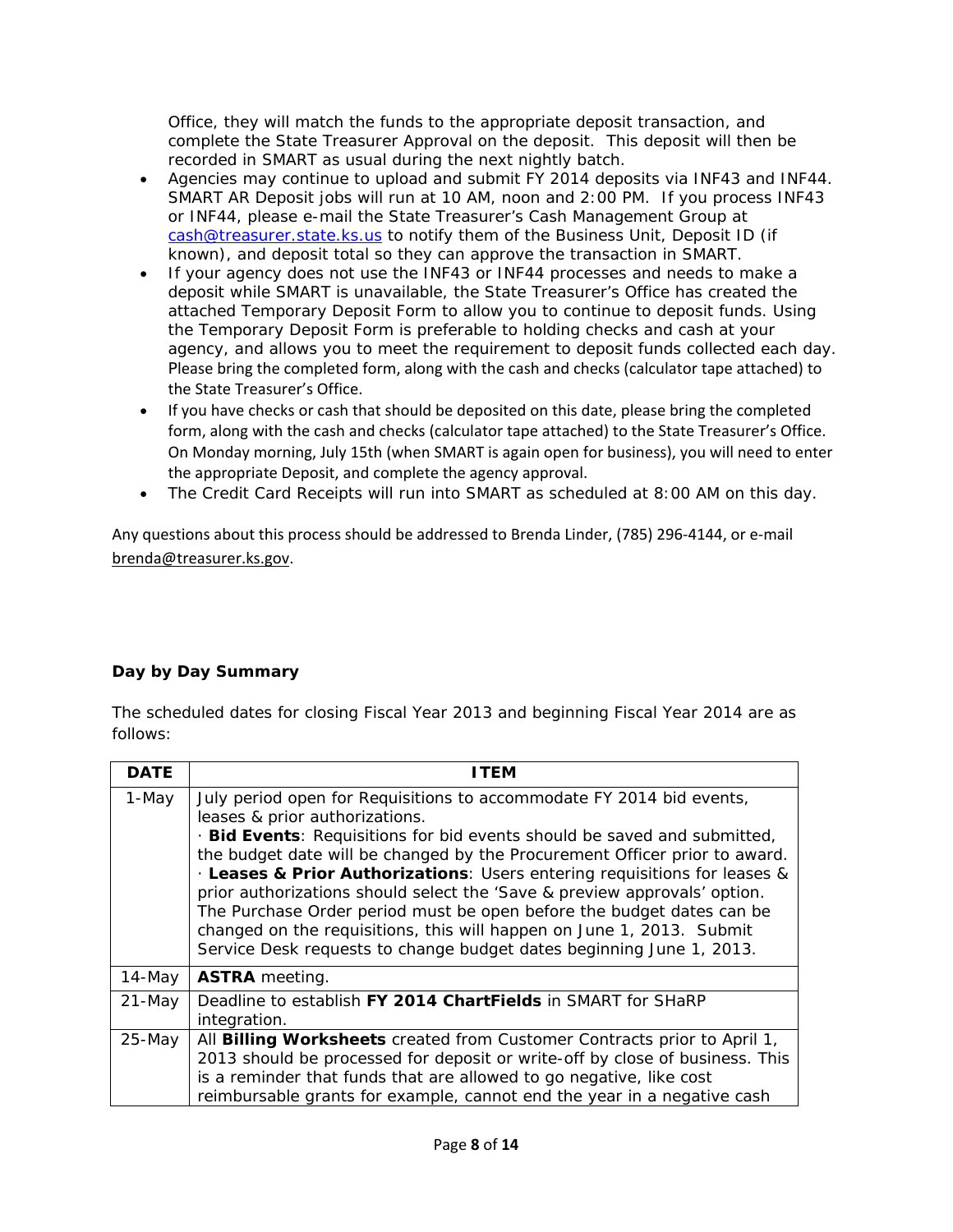| Agencies should review the SMART monthly checklists preparing for<br>May month end and fiscal year end.<br>If you are adding new Department IDs or Program Codes, please<br>complete the form GL_F003 Department IDs (including an updated |
|--------------------------------------------------------------------------------------------------------------------------------------------------------------------------------------------------------------------------------------------|
|                                                                                                                                                                                                                                            |
|                                                                                                                                                                                                                                            |
|                                                                                                                                                                                                                                            |
| Department ID Budget Tree) or GL_F006 for Program Codes (including an                                                                                                                                                                      |
| updated Program ID Tree) and attach to a SMART Help Desk Ticket.                                                                                                                                                                           |
| Please submit the request form(s) no later than May 25, 2013. If you will                                                                                                                                                                  |
| be utilizing the new Department IDs/Program Codes in SHARP (for                                                                                                                                                                            |
| positions or funding) the effective date for the new values needs to be the                                                                                                                                                                |
| first day of the first pay period that will be paid in the new fiscal year. For                                                                                                                                                            |
| FY2014, this date is June 9, 2013. If you are inactivating any Department<br>IDs or Program codes for the new fiscal year, please use an effective date                                                                                    |
| that corresponds to the day after closing date for the old fiscal year or                                                                                                                                                                  |
| later. For FY 2013 inactivations, please use July 16, 2013 or later.                                                                                                                                                                       |
| 31-May<br>Last day of processing for May. Note there is no concurrent processing                                                                                                                                                           |
| day on June 3, 2013.                                                                                                                                                                                                                       |
| Month end processes will be run in Nightly batch. May 2013 will be closed                                                                                                                                                                  |
| after batch is completed.<br>1-Jun<br>Run scheduled PO Close Process.                                                                                                                                                                      |
| $3 - Jun$<br>June 2013 (Period 12, FY 2013) Open.                                                                                                                                                                                          |
| July 2013 period open for Purchase Orders to accommodate FY 2014                                                                                                                                                                           |
| leases & prior authorizations. Agencies may start submitting Service                                                                                                                                                                       |
| Desk tickets requesting budget date changes on requisitions to an FY 2014                                                                                                                                                                  |
| date. FY 2014 PO's will not pass budget check until the appropriation                                                                                                                                                                      |
| budget has been loaded and posted in SMART.                                                                                                                                                                                                |
| July 2013 period open for Project Costing to capture any FY 2014 PO<br>related activity.                                                                                                                                                   |
| $15 - Jun$<br>Informational Circular to all agencies regarding fiscal year rate changes                                                                                                                                                    |
| in payroll deductions and contributions. The release of the Informational                                                                                                                                                                  |
| Circular is contingent upon publication of the budget indices for fiscal year                                                                                                                                                              |
| 2014 by the Division of the Budget.                                                                                                                                                                                                        |
| Payroll Services will insert a new row in the SHaRP department budget<br>$16 - Jun$<br>tables effective dated June 9, 2013, which reflect a budget end date of                                                                             |
| June 8, 2014 and fiscal year of 2014. Agencies should refrain from                                                                                                                                                                         |
| entering any rows in the SHaRP department budget table with an effective-                                                                                                                                                                  |
| date greater than or equal to June 9, 2013 until after the fiscal year 2014                                                                                                                                                                |
| insert has been completed. Further instructions on the entry of FY 2014                                                                                                                                                                    |
| rows in the SHaRP department budget tables will be issued in an upcoming<br>circular.                                                                                                                                                      |
| $17 - Jun$<br>Process payroll off-cycle 'A' for Friday June 21, 2013 pay date.                                                                                                                                                             |
| 19-Jun<br>Process payroll off-cycle 'B' for Monday June 24, 2013 pay date.                                                                                                                                                                 |
| Budget check and Post payroll journals for the Friday, June 21st on-                                                                                                                                                                       |
| cycle pay date (last fiscal year 2013 on-cycle) and for the Friday, June 21st                                                                                                                                                              |
| off-cycle pay date.                                                                                                                                                                                                                        |
| Last P-Card transaction file (6/21 posted date) for FY 2013 loaded in<br>22-Jun                                                                                                                                                            |
| the nightly batch. Files received from the bank after 6/22 will be held and                                                                                                                                                                |
| loaded for FY 2014 beginning on 7/1.                                                                                                                                                                                                       |
| Final FY 2013 P-Card transactions expected to be available for<br>23-Jun<br>reconciliation in SMART.                                                                                                                                       |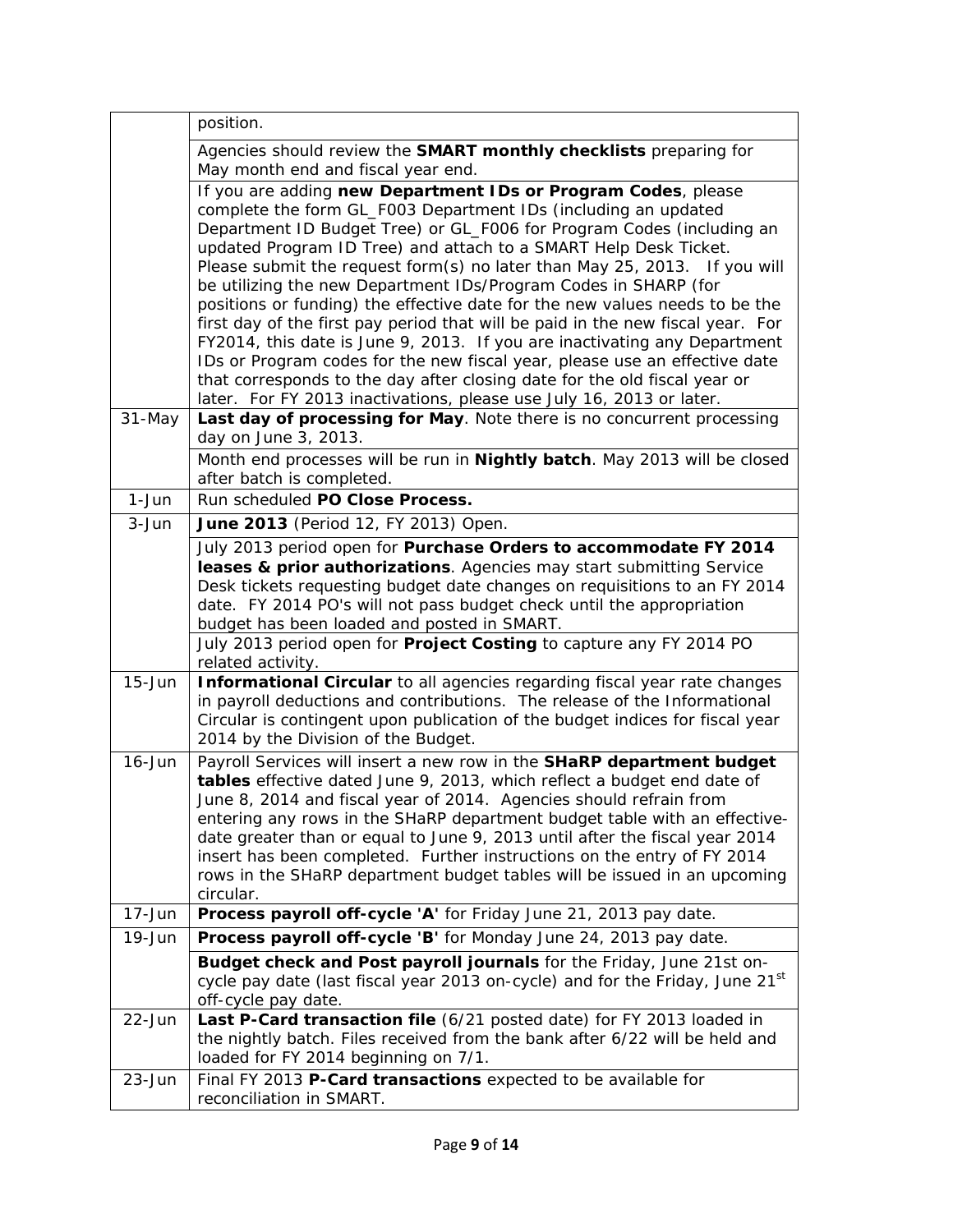| 24-Jun     | 5:00 PM -- FY 2013 GL Encumbrance Request Forms due to Central<br>Accounting.                                                              |
|------------|--------------------------------------------------------------------------------------------------------------------------------------------|
|            | P-Card Voucher build process runs.                                                                                                         |
|            | Budget check and Post payroll journals for the Monday, June 24 <sup>th</sup> off-                                                          |
|            | cycle pay date.                                                                                                                            |
|            | Process last payroll off-cycle 'C' for fiscal year 2013. Review any                                                                        |
|            | outstanding checks and process paycheck reversals prior to June 24,                                                                        |
|            | 2013. Any checks issued in this off-cycle will be dated June 27, 2013 and                                                                  |
|            | charged to fiscal year 2013. Any supplemental or paycheck                                                                                  |
|            | reversal/adjustment transactions entered after this date will be charged to                                                                |
|            | fiscal year 2014.                                                                                                                          |
| $25 - Jun$ | GL Encumbrances keyed into SMART by Off. Of Systems Mgmt. as time<br>permits.                                                              |
|            | P-Card Voucher build process runs. This is an additional run for P-Card                                                                    |
|            | voucher build.                                                                                                                             |
| $26 - Jun$ | P-Card Voucher build process runs. This is an additional run for P-Card<br>voucher build.                                                  |
|            | Budget check and Post payroll journals for the Thursday, June 27th<br>off-cycle pay date.                                                  |
|            | 5:00 PM -- Final FY 2013 Expenditure and Journal interface files must                                                                      |
|            | be placed on the mainframe to be processed in nightly batch. This                                                                          |
|            | includes INF02 (Inbound Vouchers) and INF06 (Inbound GL Journals).                                                                         |
|            | 6:00 PM -- Last day to reconcile and approve FY 2013 P-Card                                                                                |
|            | transactions. An encumbrance must be created using the requisition to                                                                      |
|            | PO process for any P-Card transaction payments needing to use FY 2013                                                                      |
|            | funds but have not been reconciled by end of day. The PO must be<br>approved and dispatched by end of day June 27, 2013.                   |
| $27 - Jun$ | P-Card Voucher build process run. This is an additional run for P-Card                                                                     |
|            | voucher build and will be the last process to include FY 2013 P-Card                                                                       |
|            | transactions that do not have a PO encumbrance tied to it.                                                                                 |
|            | Last day for processing FY 2013 business in SMART.                                                                                         |
|            | . 1:00 PM -- Final INF50 spreadsheet voucher uploads must be submitted.                                                                    |
|            | • 5:00 PM -- Allocations must be completed with all resulting GL Journals<br>posted.                                                       |
|            | • 6:00 PM -- Requisitions must have built to a PO and all Purchase Orders                                                                  |
|            | must be successfully approved, budget checked, and dispatched.                                                                             |
|            | • 6:00 PM -- BI transactions must be finalized and moved into AR.                                                                          |
|            | • 6:00 PM -- AR online transactions must be entered and agency                                                                             |
|            | approved.                                                                                                                                  |
|            | • 6:00 PM -- AP transactions must be edited (error-free), budget checked,                                                                  |
|            | matched, in postable or posted status, and all agency approvals complete.                                                                  |
|            | • 6:00 PM -- EX transactions must be edited, budget checked, and all                                                                       |
|            | agency approvals complete.                                                                                                                 |
|            | • 6:00 PM -- GL Journals must be successfully edited, budget checked,<br>agency approved and submitted into workflow for central approval. |
|            | • 6:00 PM -- AM transactions must be complete. All capital assets                                                                          |
|            | (including CIP) must be entered. Any adjustments, transfers, and                                                                           |
|            | retirements must be complete. All outstanding Interface Id's must be                                                                       |
|            | loaded.                                                                                                                                    |
|            | Asset Management Monthly batch runs after 6:00 PM.                                                                                         |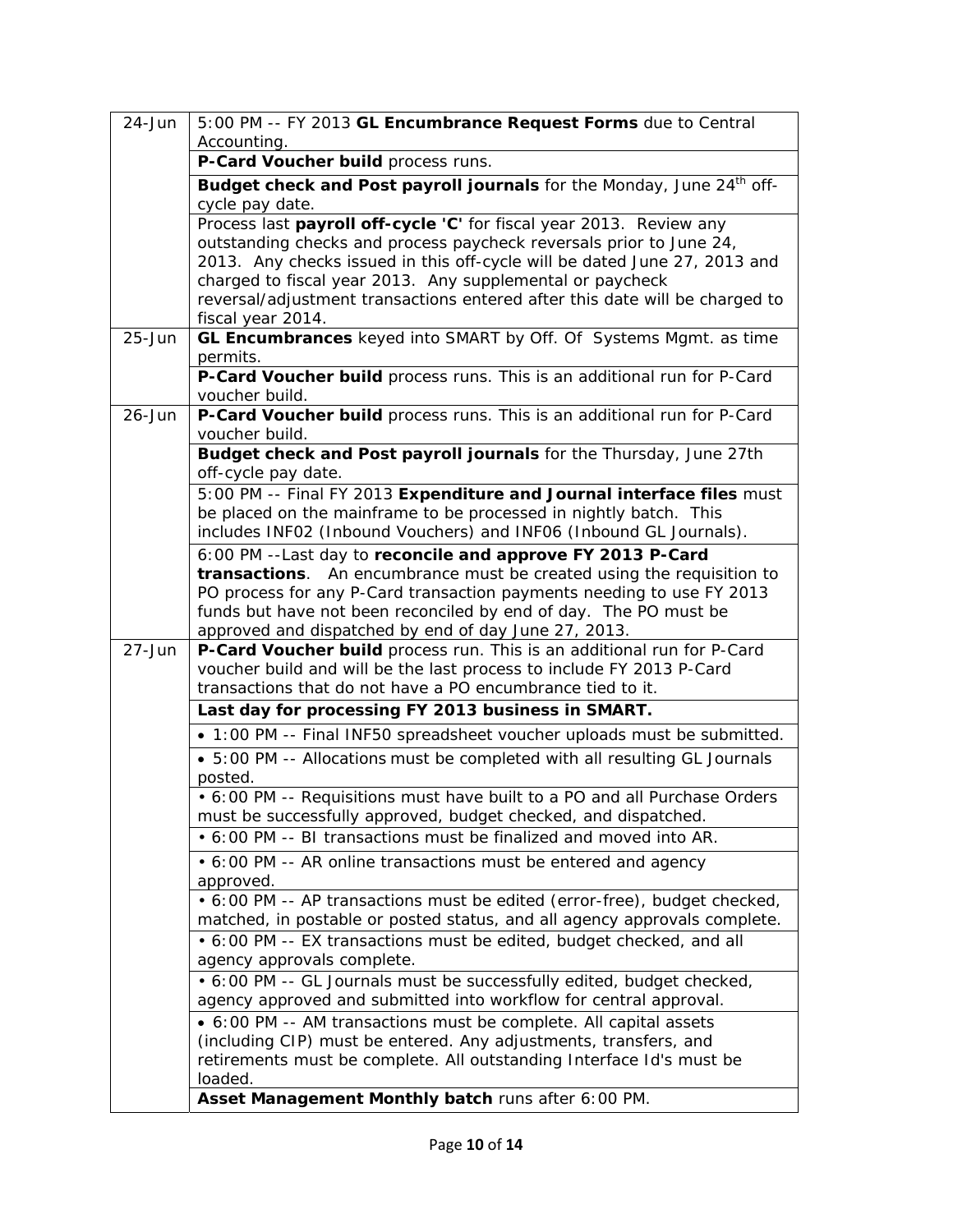| $28 - Jun$ | 8:00 AM - 5:00 PM -- Agencies must have accounting staff available for<br>questions.                                                                                                                                                                                                                                                 |
|------------|--------------------------------------------------------------------------------------------------------------------------------------------------------------------------------------------------------------------------------------------------------------------------------------------------------------------------------------|
|            | INF43, INF44 or Temporary Deposit Forms may be used for AR<br>deposits.                                                                                                                                                                                                                                                              |
|            | 3:00 PM -- Pay Cycles run as normal.                                                                                                                                                                                                                                                                                                 |
|            | Updates to payroll position pool definitions for fiscal year 2014 must<br>be entered into SHARP by 6:00 PM in order to be reflected in the charges<br>for the on-cycle paychecks dated July 5, 2013 (first on-cycle paychecks<br>charged to fiscal year 2014). Updates should be entered with an effective<br>date of June 10, 2013. |
|            | Agencies notified if Div. of Budget denies a GL Encumbrance                                                                                                                                                                                                                                                                          |
| 30-Jun     | AR Monthly Batch jobs will be run manually after clean-up is complete.                                                                                                                                                                                                                                                               |
|            | Post FY 2013 and prior fiscal year's lapses and FY 2013 reappropriation<br>budget journals.                                                                                                                                                                                                                                          |
| $1-Jul$    | June 2013 Accounts Receivable will be reopened. "Deposits in transit"<br>must be entered into SMART with an accounting date of June 30, 2013.                                                                                                                                                                                        |
|            | July 2013 (FY 2014 , Period 1) open for Accounts Payable, Accounts<br>Receivable, Asset Management, Billing, General Ledger, and Travel &<br>Expense.                                                                                                                                                                                |
|            | 8:00 AM -- Final FY 2013 credit card receipts and credit card clearing                                                                                                                                                                                                                                                               |
|            | fund fees and charges via First Data, American Express, and Discover<br>Card are processed by the State Treasurer. All transactions to this date are<br>credited to fiscal year 2013; all transactions after this date are credited to<br>FY 2014.                                                                                   |
|            | FY 2014 appropriations available for expenditure transaction budget<br>checking when the system opens to agency users.                                                                                                                                                                                                               |
|            | Process first payroll off-cycle 'A' for fiscal year 2014. Checks will be<br>dated July 5th.                                                                                                                                                                                                                                          |
|            | P-Card transactions that have been held from 6/22 (posted date)<br>through 6/29 will start to be loaded.                                                                                                                                                                                                                             |
|            | The normal Monday morning P-Card voucher build process will NOT be<br>run.                                                                                                                                                                                                                                                           |
|            | Start loading P-Card transactions through the nightly batch process.                                                                                                                                                                                                                                                                 |
| $2$ -Jul   | Deposits in transit must be entered into SMART with an accounting date<br>of June 30, 2013 so the Treasurer's Office can approve by 3:00 PM.                                                                                                                                                                                         |
|            | Deposits with June 2013 accounting dates not approved by 6:00 PM<br>will be deleted by the SMART Team.                                                                                                                                                                                                                               |
| $3 - Jul$  | Process payroll off-cycle 'B' for fiscal year 2014. Checks will be dated<br>July 9th.                                                                                                                                                                                                                                                |
| 4-Jul      | 7:00 AM - 6:00 PM - SMART open to all users. No daytime or nightly<br>batch processes will run. No pay cycles will be run. No Service Desk or<br>SMART production support will be available.                                                                                                                                         |
| $5 -$ Jul  | P-Card Voucher build process runs.                                                                                                                                                                                                                                                                                                   |
| 8-Jul      | Resume normal P-Card Voucher build process schedule.                                                                                                                                                                                                                                                                                 |
| $12$ -Jul  | <b>SMART closed</b> to agency users due to year end closing process.                                                                                                                                                                                                                                                                 |
|            | SMART AR Deposit jobs will run at 10:00 AM, noon, and 2:00 PM to load<br>these transactions for State Treasurer's approval. Credit Card receipts run<br>at 8:00 AM.                                                                                                                                                                  |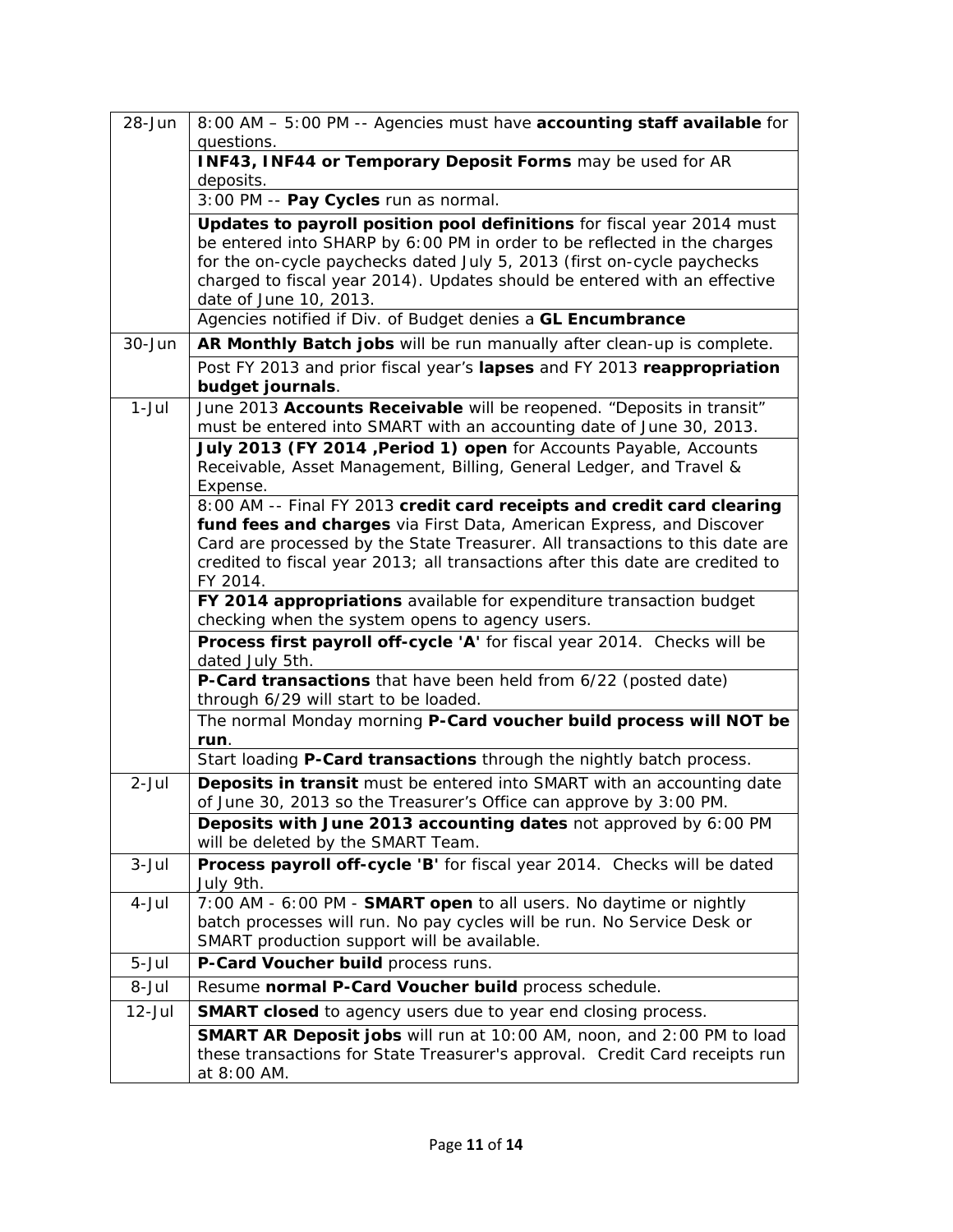|            | <b>Run FY Close batch process</b> . Year end close (YEC) journals will be<br>created to carry forward Asset, Liability, and Equity balances and transfer<br>the total (since inception) revenues and expenditures from FY 2013 (period<br>999) to FY 2014 (period 0). |
|------------|-----------------------------------------------------------------------------------------------------------------------------------------------------------------------------------------------------------------------------------------------------------------------|
|            | Pay cycles will be run as usual beginning at 3:00 PM.                                                                                                                                                                                                                 |
|            | Agencies may place FY 2014 interface files on the mainframe by 5:00<br>PM to be processed.                                                                                                                                                                            |
|            | Nightly batch will run as usual.                                                                                                                                                                                                                                      |
| $13 -$ Jul | <b>SMART closed to agency users.</b>                                                                                                                                                                                                                                  |
| 14-Jul     | <b>SMART closed to agency users.</b>                                                                                                                                                                                                                                  |
| $15 -$ Jul | <b>SMART open</b> to all users (7:00 AM - 6:00 PM)                                                                                                                                                                                                                    |
| 5-Aug      | Budget period 2013 expense, encumbrance, and revenue data from<br>SMART Commitment Control Ledgers will be submitted to the Division<br>of the Budget for loading into the IBARS system.                                                                              |
| $30 - Aug$ | Form DA-82, CAPITAL ASSET SUPPLEMENTAL INFORMATION, due.                                                                                                                                                                                                              |

### **REFERENCES**

**Helpful Queries: Navigation: Reporting Tools>Query>Query Viewer>** 

#### **Travel and Expense**

**UNPROCESSED\_EXPENSE\_REPORTS** – Users will enter a date range based upon when the Expense Report was created. The query returns all unprocessed Expense Reports sorted by status and report id. Expense Reports with a status of DEN can either be deleted or left in the system depending on your agency's business process.

**UNPROCESSED\_TRAVEL\_AUTHS** – Users will enter a date range based upon the accounting date of the Travel Authorization. This will typically be the date the Travel Authorization was created. The query returns all Travel Authorizations that have not fully processed in the system sorted by Travel Date From and Travel Auth ID number. Note\*\* Travel Authorizations with a status of APR and a valid budget status have encumbered budget.

#### **Accounts Payable**

**UNPROCESSED\_VOUCHERS** – Users will enter a date range based upon the accounting date of the vouchers. This will typically be the date the Voucher was created. The query returns all Vouchers that have not fully processed in the system sorted by Voucher ID.

**KS\_APAR\_PENDING\_INTRFNDS -**This query will show pending Interfunds, both Initiated and Received by your agency, that are tied to a Voucher or Deposit.

**\*KS\_INTRFNDS\_APPR\_NOT\_POSTED -** User will enter Business Unit. The query will return results for either side (deposit or voucher) to which your agency is a party, and at least one of the following is true: 1) Voucher is not posted 2) Payment is not posted 3) Deposit is not posted. This query should give you an indication of transaction exceptions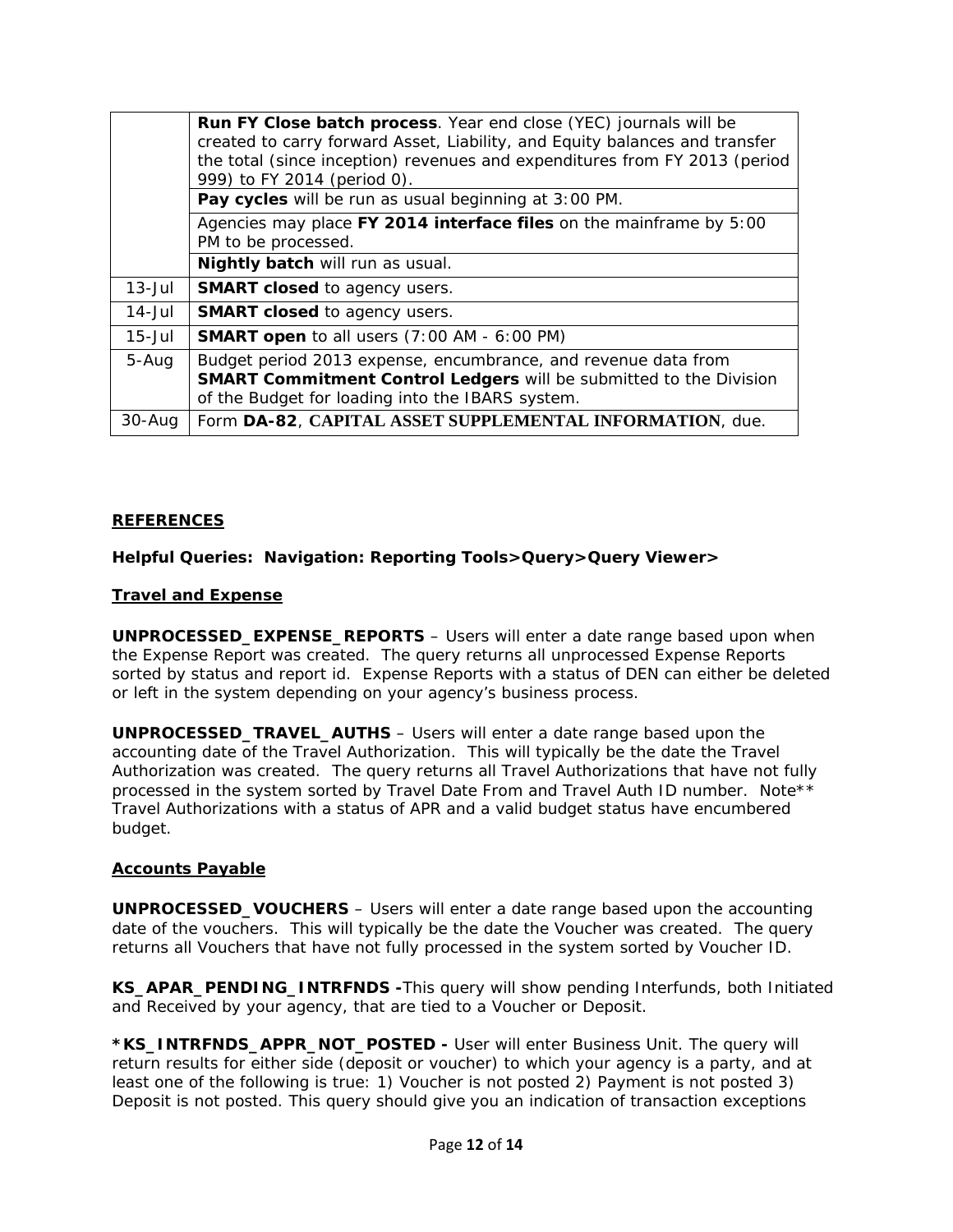that may need further review. Depending on when you run the query, you may have interfunds that were approved in the current day's activity that have not yet posted in the nightly batch. If the deposit or voucher approval date reflects the current or previous day's date, you can likely ignore it. We recommend running it first thing in the morning before new approvals are registered to avoid extraneous results. We recommend running this query at least monthly and more frequently as fiscal year end close approaches.

# **Asset Management**

**KS\_AM\_VCHRS\_WITH\_54XXXX\_ACCT** - This query displays a list of all vouchers within a specified date range with 54XXXX account codes. You should use the Asset Inventory List report in conjunction with this query to make sure all capital assets have been added to SMART. See the [KS\\_AM\\_VCHRS\\_WITH\\_54XXXX\\_ACCT Query](http://smartweb.ks.gov/training/asset-management/am-queries) training document for additional information.

# **Project Costing**

**KS\_PC\_BILLING\_WORKSHEET** – This query shows a list of all unprocessed billing worksheets that can be either billed or written off to help get Federal Funds into a positive cash position by year-end.

# **General Ledger**

**KS\_GL\_JOURNALS\_BUDGET\_ERROR –** This query displays any GL Journals in Budget Check error.

**KS\_GL\_JOURNALS\_ERRORS –** This query will show GL Journals in Edit error and cannot be posted.

# **Purchasing**

**KS\_PO\_NEGATIVE\_PO\_LINES** - The 'KS\_PO\_NEGATIVE\_PO\_LINES' query was designed to identify those POs that have a negative PO line. Negative PO lines create unauthorized budget. Agencies must cancel or close any negative PO lines currently in SMART prior to close of business on June 27, 2013.

Job Aid: [http://smartweb.ks.gov/docs/default-source/po---po---queries/using-the](http://smartweb.ks.gov/docs/default-source/po---po---queries/using-the-ks_po_negative_po_lines-query.pdf?sfvrsn=2)[ks\\_po\\_negative\\_po\\_lines-query.pdf?sfvrsn=2](http://smartweb.ks.gov/docs/default-source/po---po---queries/using-the-ks_po_negative_po_lines-query.pdf?sfvrsn=2) 

**KS\_PO\_PCRD\_VCHR\_DELETED** - The KS\_PO\_PCRD\_VCHR\_DELETED query was designed to identify those P-Card vouchers/lines that have been deleted. Agencies should not delete P-Card vouchers/lines. The deletion of a P-Card voucher/line does not update the P-Card transaction; consequently, the P-Card transaction retains a voucher ID and voucher line number that no longer exists in SMART. This gives the appearance that the P-Card transaction has not been paid.

Job Aid: [http://smartweb.ks.gov/docs/default-source/po---p-cards---queries/using-the](http://smartweb.ks.gov/docs/default-source/po---p-cards---queries/using-the-ks_po_pcrd_vchr_deleted-query.pdf?sfvrsn=4)[ks\\_po\\_pcrd\\_vchr\\_deleted-query.pdf?sfvrsn=4](http://smartweb.ks.gov/docs/default-source/po---p-cards---queries/using-the-ks_po_pcrd_vchr_deleted-query.pdf?sfvrsn=4)